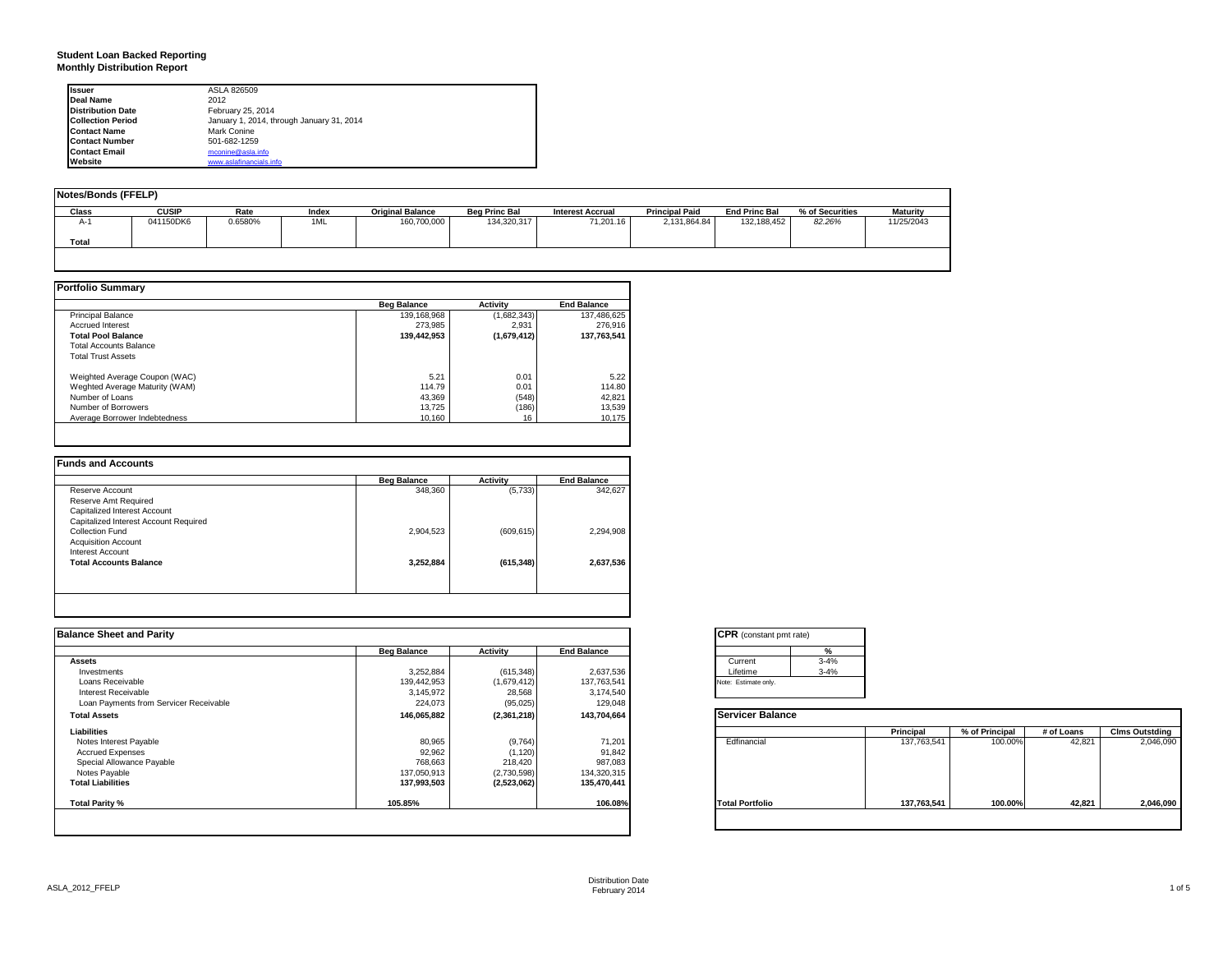#### **Student Loan Backed Reporting Monthly Distribution Report**

|                           | # of Loans |        |                  | Principal   |           | % of Principal |           | <b>WAC</b> |                  | <b>WARM</b> |
|---------------------------|------------|--------|------------------|-------------|-----------|----------------|-----------|------------|------------------|-------------|
|                           | Beginning  | Endina | <b>Beginning</b> | Endina      | Beginning | Endina         | Beginning | Endina     | <b>Beginning</b> | Endina      |
| In School                 | 1,183      | 1,155  | 3,761,765        | 3,691,135   | 2.70%     | 2.68%          | 5.69      | 5.68       | 119.55           | 119.59      |
| Grace                     | 295        | 304    | 949,103          | 951,931     | 0.68%     | 0.69%          | 5.81      | 5.77       | 116.05           | 115.58      |
| Repayment                 |            |        |                  |             |           |                |           |            |                  |             |
| Current                   | 22,589     | 21,971 | 67.740.128       | 65,482,284  | 48.58%    | 47.53%         | 5.34      | 5.33       | 115.79           | 116.00      |
| 31-60 Days Delinquent     | 1,498      | 1,548  | 4,890,387        | 5,232,513   | 3.51%     | 3.80%          | 5.29      | 5.28       | 112.61           | 119.12      |
| 61-90 Days Delinquent     | 849        | 1,091  | 3,037,282        | 3,671,845   | 2.18%     | 2.67%          | 5.11      | 5.20       | 112.02           | 114.24      |
| 91-120 Days Delingent     | 808        | 622    | 2,922,094        | 2,186,739   | 2.10%     | 1.59%          | 5.28      | 5.05       | 129.57           | 108.82      |
| 121-180 Days Delinquent   | 1,028      | 1,005  | 3,551,353        | 3,562,142   | 2.55%     | 2.59%          | 5.32      | 5.30       | 115.31           | 118.85      |
| 181-270 Days Delinquent   | 1,111      | 1,133  | 3,674,389        | 3,843,408   | 2.64%     | 2.79%          | 5.08      | 5.20       | 108.87           | 116.24      |
| 271+ Days Delinquent      | 453        | 436    | 1,514,875        | 1,471,082   | 1.09%     | 1.07%          | 5.37      | 5.42       | 113.18           | 109.14      |
| <b>Total Repayment</b>    | 28,336     | 27,806 | 87,330,509       | 85,450,012  | 62.63%    | 62.03%         | 5.32      | 5.31       | 115.59           | 115.94      |
| Forbearance               | 4,993      | 4,870  | 19,337,582       | 19,018,387  | 13.87%    | 13.81%         | 5.39      | 5.45       | 121.83           | 121.36      |
| Deferment                 | 7,918      | 8,020  | 26,211,907       | 26,706,576  | 18.80%    | 19.39%         | 5.23      | 5.23       | 118.67           | 118.30      |
| <b>Claims in Progress</b> | 622        | 638    | 1,772,268        | 1,860,054   | 1.27%     | 1.35%          | 5.12      | 5.28       | 117.34           | 112.11      |
| <b>Claims Denied</b>      | 22         | 28     | 79,820           | 85,445      | 0.06%     | 0.06%          | 4.66      | 5.24       | 98.92            | 104.09      |
| <b>Total Portfolio</b>    | 43,369     | 42,821 | 139,442,953      | 137,763,541 | 100.00%   | 100.00%        | 5.32      | 5.33       | 117.16           | 117.18      |

| <b>Delinquency Status</b> |  |
|---------------------------|--|
|                           |  |

|           |        |            | Principal  | % of Principal |         | <b>WAC</b> |        | WARM             |        |
|-----------|--------|------------|------------|----------------|---------|------------|--------|------------------|--------|
| Beginning | Endina | Beainnina  | Endina     | Beainnina      | Endina  | Beainnina  | Endina | <b>Beginning</b> | Endina |
| 22,589    | 21,971 | 67.740.128 | 65,482,284 | 77.57%         | 76.63%  | 5.34       | 5.33   | 115.79           | 116.00 |
| 1,498     | 1.548  | 4,890,387  | 5,232,513  | 5.60%          | 6.12%   | 5.29       | 5.28   | 112.61           | 119.12 |
| 849       | 1,091  | 3,037,282  | 3,671,845  | 3.48%          | 4.30%   | 5.11       | 5.20   | 112.02           | 114.24 |
| 808       | 622    | 2,922,094  | 2,186,739  | 3.35%          | 2.56%   | 5.28       | 5.05   | 129.57           | 108.82 |
| 1,028     | 1,005  | 3,551,353  | 3,562,142  | 4.07%          | 4.17%   | 5.32       | 5.30   | 115.31           | 118.85 |
| 1.111     | 1,133  | 3,674,389  | 3,843,408  | 4.21%          | 4.50%   | 5.08       | 5.20   | 108.87           | 116.24 |
| 453       | 436    | 1.514.875  | 1.471.082  | 1.73%          | 1.72%   | 5.37       | 5.42   | 113.18           | 109.14 |
| 28,336    | 27,806 | 87,330,509 | 85,450,012 | 100.00%        | 100.00% | 5.32       | 5.31   | 115.59           | 115.94 |
|           |        |            |            |                |         |            |        |                  |        |

| Portfolio by Loan Type           |                  |        |                  |             |                |         |                  |        |             |        |
|----------------------------------|------------------|--------|------------------|-------------|----------------|---------|------------------|--------|-------------|--------|
|                                  | # of Loans       |        | <b>Principal</b> |             | % of Principal |         | <b>WAC</b>       |        | <b>WARM</b> |        |
|                                  | <b>Beginning</b> | Endina | Beginning        | Endina      | Beginning      | Ending  | <b>Beginning</b> | Endina | Beginning   | Ending |
| Subsidized Consolidation Loans   |                  |        |                  |             |                |         |                  |        |             |        |
| Unsubsidized Consolidation Loans |                  |        |                  |             |                |         |                  |        |             |        |
| Subsidized Stafford Loans        | 24.167           | 23,870 | 65.257.175       | 64.455.195  | 46.80%         | 46.79%  | 5.17             | 5.17   | 114.76      | 114.67 |
| Unsubsidized Stafford Loans      | 17,678           | 17,455 | 68,474,936       | 67,730,612  | 49.11%         | 49.16%  | 5.25             | 5.26   | 121.69      | 121.80 |
| PLUS/GradPLUS Loans              | 1,524            | 1,496  | 5,710,842        | 5,577,734   | 4.10%          | 4.05%   | 7.84             | 7.89   | 90.22       | 90.24  |
| SLS Loans                        |                  |        |                  |             |                |         |                  |        |             |        |
| <b>Total Portfolio</b>           | 43,369           | 42,821 | 139.442.953      | 137.763.541 | 100.00%        | 100.00% | 5.32             | 5.33   | 117.16      | 117.18 |

| Portfolio by Program Type                  |            |        |                  |             |                |         |            |        |             |        |
|--------------------------------------------|------------|--------|------------------|-------------|----------------|---------|------------|--------|-------------|--------|
|                                            | # of Loans |        | <b>Principal</b> |             | % of Principal |         | <b>WAC</b> |        | <b>WARM</b> |        |
|                                            | Beainnina  | Endina | Beginning        | Endina      | Beainnina      | Endina  | Beainnina  | Endina | Beginning   | Endina |
| Graduate / 4-Year Loans                    | 33,356     | 32,923 | 112,656,398      | 111,263,879 | 80.79%         | 80.76%  | 5.32       | 5.33   | 118.29      | 118.34 |
| 2-Year Loans                               | 9,147      | 9,041  | 24,730,894       | 24,467,579  | 17.74%         | 17.76%  | 5.32       | 5.33   | 112.60      | 112.49 |
| Proprietary / Technical / Vocational Loans | 864        | 855    | 2,052,643        | 2,029,109   | 1.47%          | 1.47%   | 5.39       | 5.38   | 109.93      | 110.19 |
| Unknown (Consolidation) Loans              |            |        |                  |             |                |         |            |        |             |        |
| Other Loans                                |            |        | 3,017            | 2,974       | 0.0022%        | 0.0022% | 6.80       | 6.80   | 85.88       | 86.44  |
| <b>Total Portfolio</b>                     | 43,369     | 42,821 | 139.442.953      | 137,763,541 | 100.00%        | 100.00% | 5.32       | 5.33   | 117.16      | 117.18 |
|                                            |            |        |                  |             |                |         |            |        |             |        |

|                        |           | # of Loans |             | <b>Principal</b> |           | % of Principal |  |
|------------------------|-----------|------------|-------------|------------------|-----------|----------------|--|
|                        | Beainnina | Endina     | Beainnina   | Endina           | Beginning | Endina         |  |
| Fixed Loans            | 25,122    | 24,843     | 91,043,975  | 90,165,316       | 65.29%    | 65.45%         |  |
| Variable Loans         | 18,247    | 17,978     | 48,398,977  | 47,598,225       | 34.71%    | 34.55%         |  |
| T-Bill Loans           | 18,247    | 17,978     | 48,398,977  | 47,598,225       | 34.71%    | 34.55%         |  |
| CMT Loans              |           |            |             |                  |           |                |  |
| <b>Total Portfolio</b> | 43,369    | 42,821     | 139,442,953 | 137,763,541      | 100.00%   | 100.00%        |  |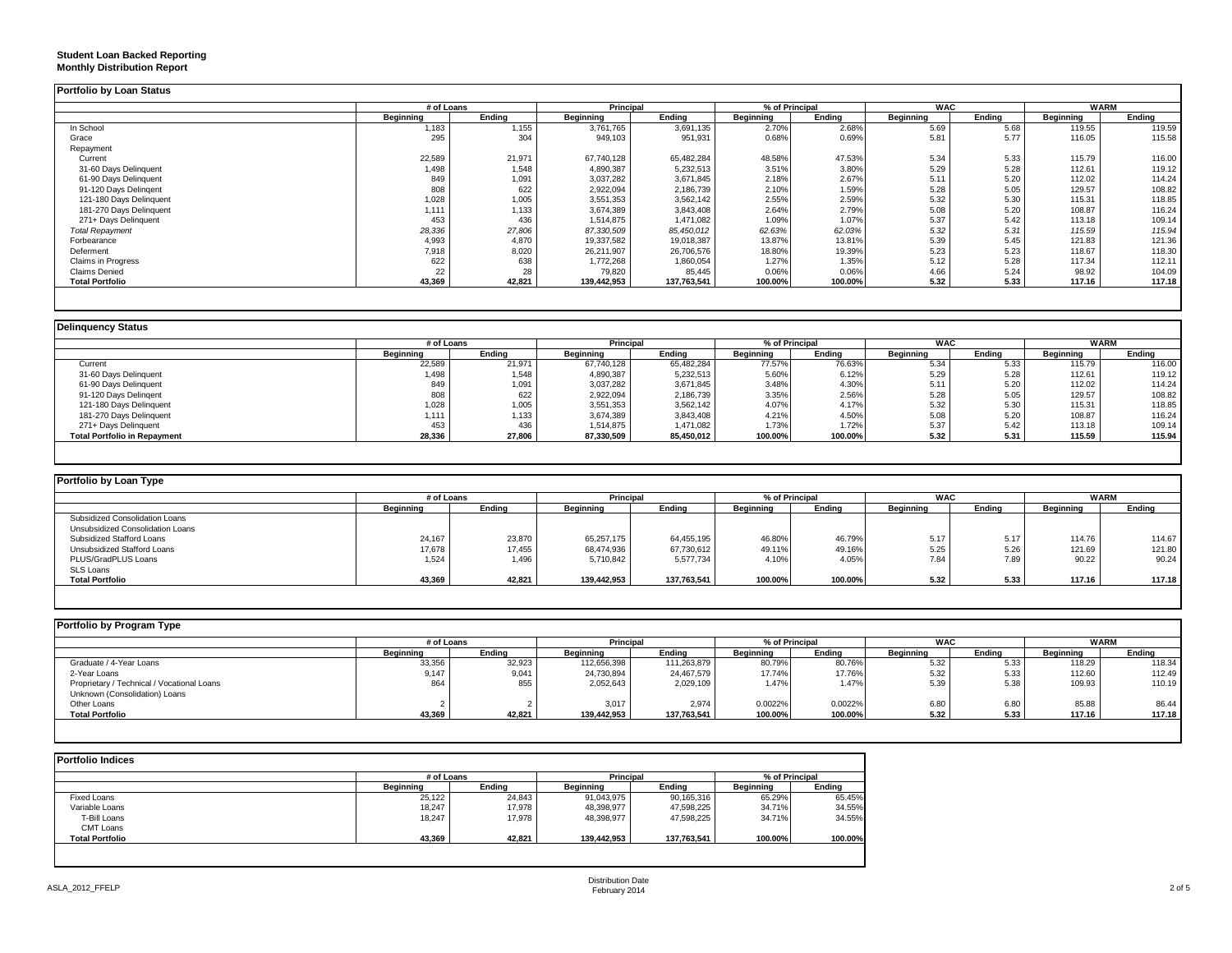| <b>IDistribution Date</b> |  |
|---------------------------|--|
| <b>Collection Period</b>  |  |

**Distribution Date** February 25, 2014 **Collection Period** January 1, 2104, through January 31, 2014

# **Collection Activity**

| <b>Collection Account</b>                                                                    | as of 1/31/2014 |
|----------------------------------------------------------------------------------------------|-----------------|
| Beginning Balance - January 1, 2104                                                          | 2,904,523       |
| <b>Collection Amount Received</b>                                                            | 2,291,491       |
| Reserve Account                                                                              |                 |
| Excess of Required Reserve Account                                                           |                 |
| Transfer from Reserve Fund (to meet DSR requirement)                                         | 5,733           |
| Interest on Investment Earnings                                                              | 69              |
| Capitalized Interest Account (after a stepdown or release date)                              |                 |
| <b>Acquisition Account</b>                                                                   |                 |
| <b>Payments from Guarantor</b>                                                               |                 |
| Transfer from 2010 Collection Fund for correction of error                                   |                 |
| Prepayments                                                                                  |                 |
| Special Allowance Payable to Department of Education                                         |                 |
| <b>Consolidation Rebate Fees</b>                                                             |                 |
| <b>Transfer from Capitalized Interest Fund</b>                                               |                 |
| Principal payments, interest payments, administration fees, servicing fees, and trustee fees | (2,906,908)     |
| <b>Transfer to Department Rebate Fund</b>                                                    |                 |
| <b>Total Available Funds</b>                                                                 | 2,294,908       |

| <b>Fees Due for Current Period</b> | as of 1/31/2014 |
|------------------------------------|-----------------|
| Indenture Trustee Fees             |                 |
| <b>Servicing Fees</b>              | 80,362          |
| <b>Administration Fees</b>         | 11,480          |
| Late Fees                          |                 |
| <b>Other Fees</b>                  |                 |
| <b>Total Fees</b>                  | 91,842          |

| Cumulative Default Rate                                                                             | as of 1/31/2014 |
|-----------------------------------------------------------------------------------------------------|-----------------|
|                                                                                                     |                 |
| Current Period Defaults (\$)                                                                        | 830.481.77      |
| Cumulative Defaults (\$)                                                                            | 12,596,321.51   |
| Cumulative Default (% of original pool balance)                                                     | 7.85%           |
| Cumulative Default (% of cumulative entered repayment balance) <sup>a</sup>                         | 9.46%           |
| Current Period Payments (Recoveries) from Guarantor (\$)                                            | 673,254.47      |
| Current Period Borrower Recoveries (\$)                                                             | n/a             |
| Cumulative Recoveries (\$) <sup>b</sup>                                                             | \$10,372,619.86 |
| <b>Cumulative Recovery Rate (%)</b>                                                                 | 82.35%          |
| Cumulative Net Loss Rate (%)                                                                        | 1.39%           |
| Servicer Reject Rate (FFELP) (%)                                                                    |                 |
| Cumulative Servicer Reject Rate (FFELP) (%)                                                         |                 |
| Repayment balance includes all repayment loans with the exception of balances in claim status<br>a) |                 |
| b)<br>Cumulative Recoveries includes 97% of claims in progress balances                             |                 |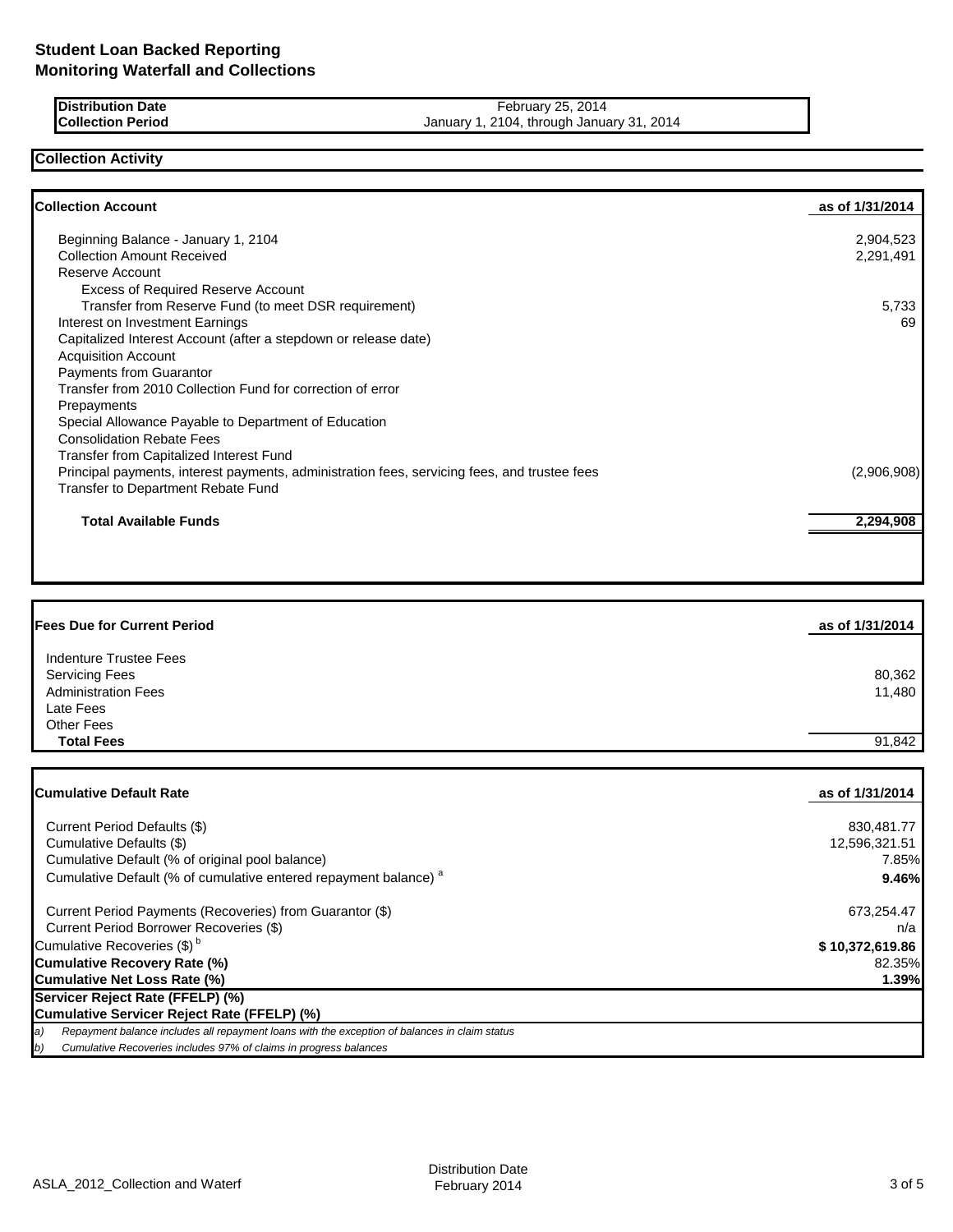# **Waterfall Activity**

| <b>Waterfall for Distribution</b>                                                         | <b>Amount Due</b> | <b>Amount Remaining</b> |
|-------------------------------------------------------------------------------------------|-------------------|-------------------------|
| <b>Total Available Funds</b>                                                              |                   | 2,294,908               |
| <b>First:</b> Payments required under any Joint Sharing Agreement                         |                   |                         |
| <b>Second: Trustee Fees</b>                                                               |                   |                         |
| Third: Servicing Fees and Backup Servicing Fees                                           | 80,362            | 2,214,546               |
| <b>Fourth: Administration Fees</b>                                                        | 11,480            | 2,203,066               |
| <b>Fifth: Noteholder Interest</b>                                                         | 71,201            | 2,131,865               |
| Sixth: Reinstate the balance of the Reserve Fund up to the Specified Reserve Fund Balance |                   |                         |
| Seventh: Noteholder Principal, until paid in full                                         | 2,131,865         | 0                       |
|                                                                                           |                   |                         |

| <b>Principal and Interest Distributions</b>    | Class A-1      |
|------------------------------------------------|----------------|
| Quarterly Interest Due                         | 71,201.16      |
| Quarterly Interest Paid                        | 71,201.16      |
| Interest Shortfall                             | $\overline{0}$ |
| Interest Carryover Due                         | $\overline{0}$ |
| Interest Carryover Paid                        | $\overline{O}$ |
| Interest Carryover                             | $\Omega$       |
| <b>Quarterly Principal Distribution Amount</b> | 2,131,864.84   |
| Quarterly Principal Paid                       | 2,131,864.84   |
| Shortfall                                      | $\Omega$       |
| <b>Total Distribution Amount</b>               | 2,203,066.00   |
|                                                |                |